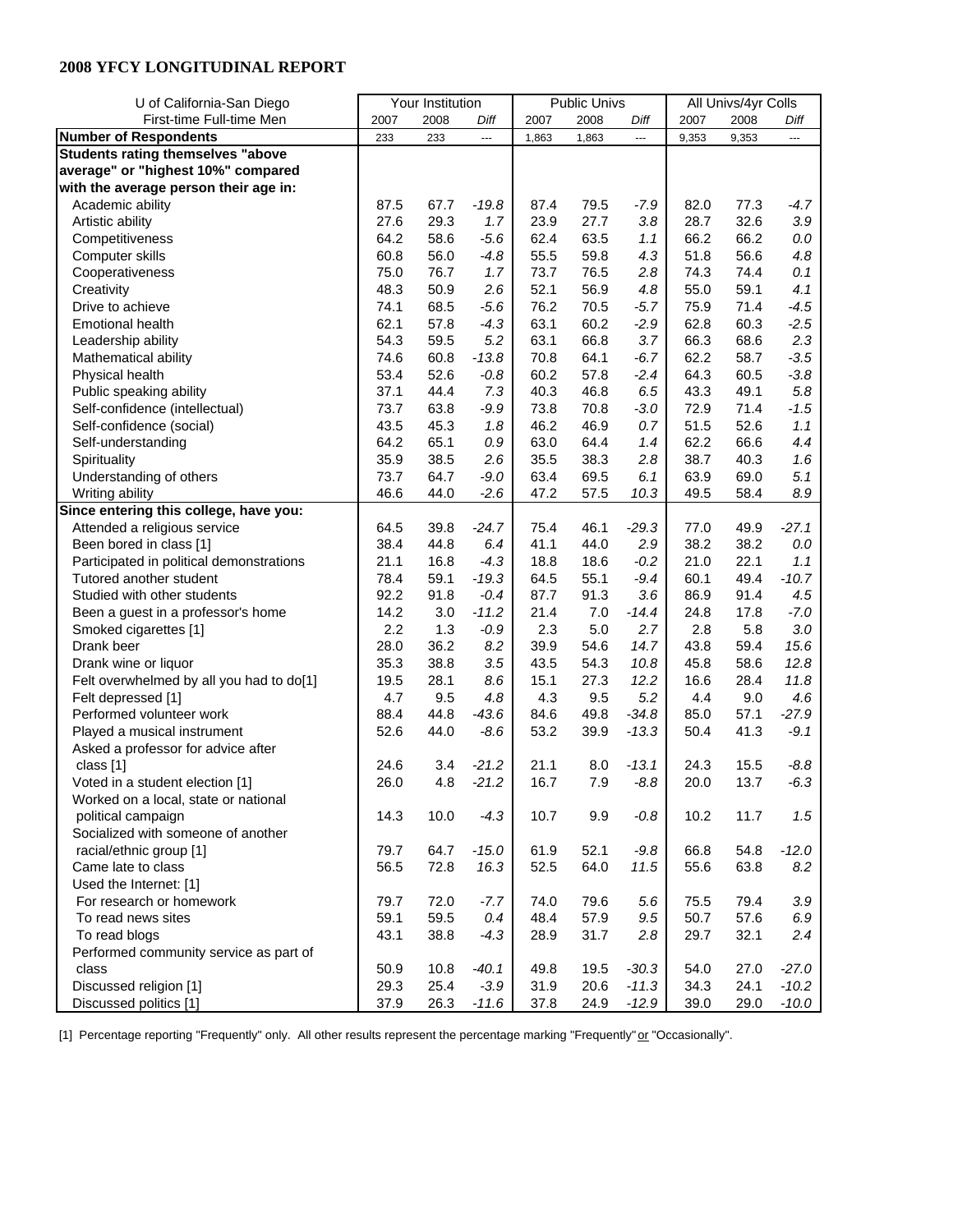| U of California-San Diego                   |      | Your Institution |         |      | <b>Public Univs</b> |                  | All Univs/4yr Colls |      |                  |
|---------------------------------------------|------|------------------|---------|------|---------------------|------------------|---------------------|------|------------------|
| First-time Full-time Men                    | 2007 | 2008             | Diff    | 2007 | 2008                | Diff             | 2007                | 2008 | Diff             |
| SINCE ENTERING THIS COLLEGE, HOW MUCH       |      |                  |         |      |                     |                  |                     |      |                  |
| TIME HAVE YOU SPENT DURING A TYPICAL        |      |                  |         |      |                     |                  |                     |      |                  |
| <b>WEEK DOING THE FOLLOWING ACTIVITIES?</b> |      |                  |         |      |                     |                  |                     |      |                  |
| <b>Studying/homework</b>                    |      |                  |         |      |                     |                  |                     |      |                  |
| None                                        | 0.9  | 0.0              | $-0.9$  | 1.7  | 0.4                 | $-1.3$           | 2.0                 | 0.4  | -1.6             |
| Less than one hour                          | 4.8  | 0.9              | $-3.9$  | 11.5 | 1.6                 | $-9.9$           | 10.4                | 1.5  | $-8.9$           |
| 1 to 2 hours                                | 13.5 | 7.4              | $-6.1$  | 20.5 | 8.7                 | $-11.8$          | 19.1                | 9.2  | $-9.9$           |
| 3 to 5 hours                                | 25.3 | 28.8             | 3.5     | 26.6 | 26.0                | $-0.6$           | 26.7                | 27.2 | $0.5\,$          |
| 6 to 10 hours                               | 24.5 | 29.7             | 5.2     | 20.7 | 30.9                | 10.2             | 21.1                | 29.3 | 8.2              |
| 11 to 15 hours                              | 15.3 | 18.3             | 3.0     | 11.0 | 15.4                | 4.4              | 11.2                | 14.8 | 3.6              |
| 16 to 20 hours                              | 7.0  | 8.3              | 1.3     | 4.2  | 8.9                 | 4.7              | 5.5                 | 9.2  | 3.7              |
| Over 20 hours                               | 8.7  | 6.6              | $-2.1$  | 3.9  | 8.1                 | 4.2              | 4.1                 | 8.3  | 4.2              |
| <b>Socializing with friends</b>             |      |                  |         |      |                     |                  |                     |      |                  |
| None                                        | 0.0  | 0.9              | 0.9     | 0.2  | 0.5                 | 0.3              | 0.3                 | 0.5  | $0.2\,$          |
| Less than one hour                          | 0.9  | 1.7              | 0.8     | 1.4  | 1.7                 | 0.3              | 1.3                 | 1.3  | $0.0\,$          |
| 1 to 2 hours                                | 6.6  | 6.1              | $-0.5$  | 6.4  | 5.1                 | $-1.3$           | 6.2                 | 4.6  | $-1.6$           |
| 3 to 5 hours                                | 24.9 | 17.5             | $-7.4$  | 22.6 | 15.6                | $-7.0$           | 20.9                | 14.4 | $-6.5$           |
| 6 to 10 hours                               | 31.4 | 34.1             | 2.7     | 31.0 | 26.2                | $-4.8$           | 27.7                | 25.2 | $-2.5$           |
| 11 to 15 hours                              | 17.5 | 17.9             | 0.4     | 17.5 | 19.8                | 2.3              | 18.9                | 20.0 | 1.1              |
| 16 to 20 hours                              | 8.3  | 9.6              | 1.3     | 9.1  | 11.6                | 2.5              | 10.7                | 12.1 | 1.4              |
| Over 20 hours                               | 10.5 | 12.2             | 1.7     | 11.6 | 19.5                | 7.9              | 14.0                | 21.8 | $7.8\,$          |
| Talking with profeesors outside of class    |      |                  |         |      |                     |                  |                     |      |                  |
| None                                        | 9.2  | 36.8             | 27.6    | 11.1 | 28.5                | 17.4             | 8.4                 | 16.1 | 7.7              |
| Less than one hour                          | 46.9 | 46.5             | $-0.4$  | 49.2 | 50.2                | 1.0              | 43.4                | 51.8 | 8.4              |
| 1 to 2 hours                                | 28.9 | 12.3             | $-16.6$ | 28.9 | 15.4                | $-13.5$          | 33.0                | 23.8 | $-9.2$           |
| 3 to 5 hours                                | 11.8 | 2.6              | $-9.2$  |      | 4.4                 |                  | 10.9                | 5.9  |                  |
| 6 to 10 hours                               | 1.8  |                  |         | 8.0  |                     | $-3.6$<br>$-1.0$ | 2.8                 | 1.4  | $-5.0$<br>$-1.4$ |
|                                             |      | 0.9              | $-0.9$  | 1.8  | 0.8                 |                  |                     |      |                  |
| 11 to 15 hours                              | 0.0  | 0.4              | 0.4     | 0.4  | 0.3                 | $-0.1$           | 0.7                 | 0.5  | $-0.2$           |
| 16 to 20 hours                              | 0.9  | 0.0              | $-0.9$  | 0.3  | 0.0                 | $-0.3$           | 0.3                 | 0.2  | $-0.1$           |
| Over 20 hours                               | 0.4  | 0.4              | 0.0     | 0.3  | 0.4                 | 0.1              | 0.4                 | 0.4  | 0.0              |
| <b>Exercising or sports</b>                 |      |                  |         |      |                     |                  |                     |      |                  |
| None                                        | 5.3  | 7.5              | 2.2     | 3.3  | 7.3                 | 4.0              | 3.1                 | 6.4  | 3.3              |
| Less than one hour                          | 8.0  | 12.4             | 4.4     | 10.2 | 12.6                | 2.4              | 8.3                 | 10.9 | 2.6              |
| 1 to 2 hours                                | 12.8 | 20.8             | 8.0     | 14.7 | 22.1                | 7.4              | 13.5                | 19.3 | $5.8\,$          |
| 3 to 5 hours                                | 24.8 | 34.5             | 9.7     | 20.5 | 31.8                | 11.3             | 18.4                | 27.9 | 9.5              |
| 6 to 10 hours                               | 25.2 | 18.1             | $-7.1$  | 21.0 | 17.3                | $-3.7$           | 19.7                | 18.5 | $-1.2$           |
| 11 to 15 hours                              | 10.6 | 2.7              | $-7.9$  | 14.0 | 4.7                 | $-9.3$           | 15.8                | 7.3  | $-8.5$           |
| 16 to 20 hours                              | 6.2  | 2.2              | $-4.0$  | 7.5  | 2.0                 | $-5.5$           | 9.2                 | 4.2  | $-5.0$           |
| Over 20 hours                               | 7.1  | 1.8              | $-5.3$  | 8.7  | 2.2                 | $-6.5$           | 12.1                | 5.4  | $-6.7$           |
| Partying                                    |      |                  |         |      |                     |                  |                     |      |                  |
| None                                        | 40.8 | 43.4             | 2.6     | 32.0 | 31.4                | $-0.6$           | 30.0                | 25.6 | $-4.4$           |
| Less than one hour                          | 20.6 | 15.8             | $-4.8$  | 20.2 | 13.8                | $-6.4$           | 18.4                | 12.2 | $-6.2$           |
| 1 to 2 hours                                | 18.4 | 16.2             | $-2.2$  | 19.3 | 15.3                | $-4.0$           | 17.7                | 15.8 | $-1.9$           |
| 3 to 5 hours                                | 14.5 | 17.5             | 3.0     | 16.2 | 21.0                | 4.8              | 17.3                | 23.0 | 5.7              |
| 6 to 10 hours                               | 3.9  | 5.3              | 1.4     | 7.1  | 11.3                | 4.2              | 9.5                 | 15.2 | 5.7              |
| 11 to 15 hours                              | 0.0  | 0.9              | 0.9     | 3.3  | 4.3                 | 1.0              | 4.0                 | 4.8  | $0.8\,$          |
| 16 to 20 hours                              | 0.9  | 0.9              | 0.0     | 0.9  | 1.5                 | 0.6              | 1.4                 | 1.6  | $0.2\,$          |
| Over 20 hours                               | 0.9  | 0.0              | $-0.9$  | 0.9  | 1.3                 | 0.4              | 1.7                 | 1.9  | 0.2              |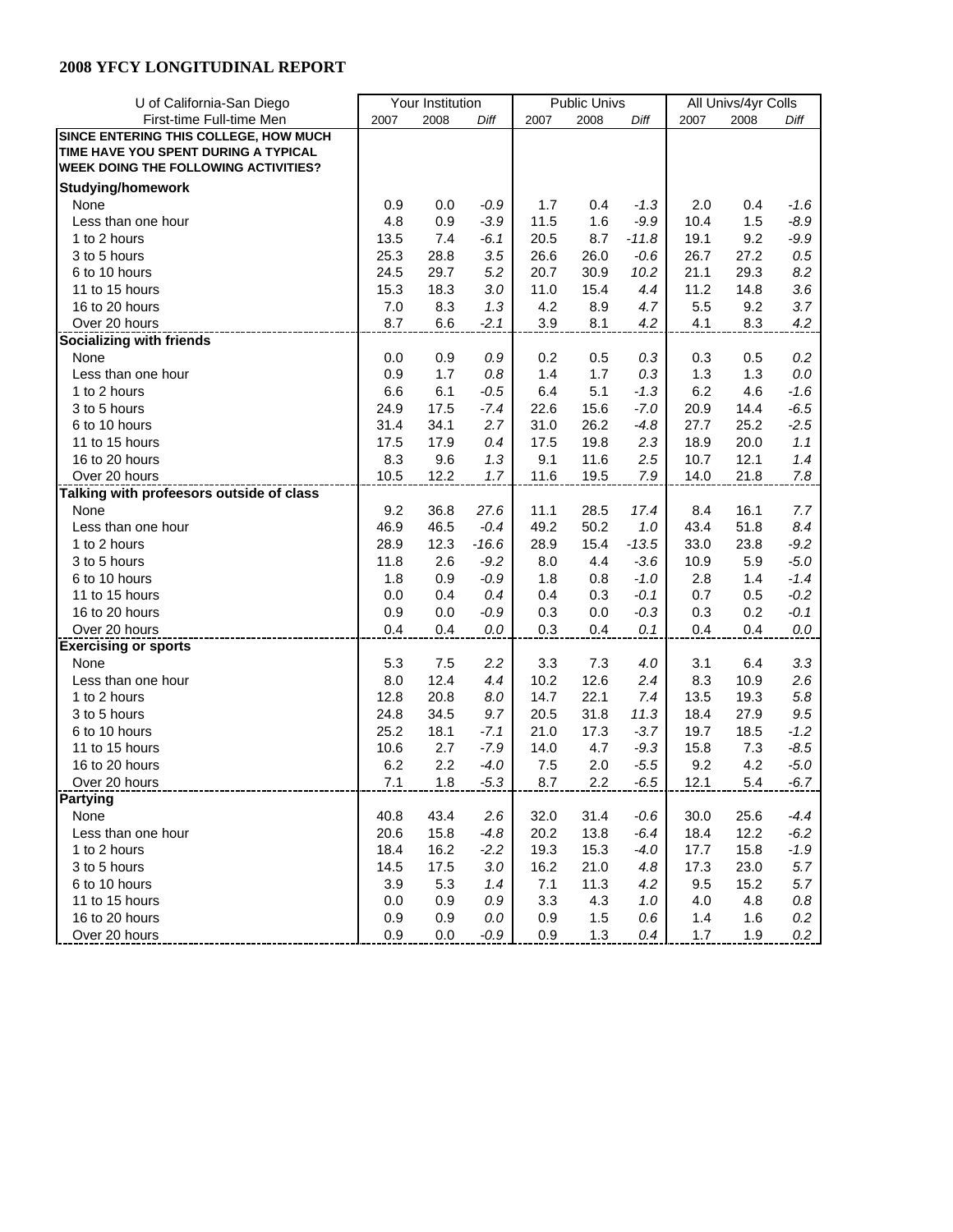| U of California-San Diego                   |      | Your Institution |         |      | <b>Public Univs</b> |         | All Univs/4yr Colls |      |         |
|---------------------------------------------|------|------------------|---------|------|---------------------|---------|---------------------|------|---------|
| First-time Full-time Men                    | 2007 | 2008             | Diff    | 2007 | 2008                | Diff    | 2007                | 2008 | Diff    |
| SINCE ENTERING THIS COLLEGE, HOW MUCH       |      |                  |         |      |                     |         |                     |      |         |
| TIME HAVE YOU SPENT DURING A TYPICAL        |      |                  |         |      |                     |         |                     |      |         |
| <b>WEEK DOING THE FOLLOWING ACTIVITIES?</b> |      |                  |         |      |                     |         |                     |      |         |
| <b>Volunteer work</b>                       |      |                  |         |      |                     |         |                     |      |         |
| None                                        | 18.0 | 63.2             | 45.2    | 26.6 | 61.0                | 34.4    | 27.8                | 55.6 | 27.8    |
| Less than one hour                          | 16.2 | 12.7             | $-3.5$  | 26.7 | 18.0                | $-8.7$  | 25.3                | 19.3 | $-6.0$  |
| 1 to 2 hours                                | 31.1 | 11.4             | $-19.7$ | 27.6 | 12.1                | $-15.5$ | 26.3                | 14.5 | $-11.8$ |
| 3 to 5 hours                                | 21.9 | 7.9              | $-14.0$ | 12.1 | 5.7                 | $-6.4$  | 12.7                | 6.7  | $-6.0$  |
| 6 to 10 hours                               | 7.0  | 3.9              | $-3.1$  | 4.6  | 2.0                 | $-2.6$  | 4.5                 | 2.3  | $-2.2$  |
| 11 to 15 hours                              | 2.2  | 0.4              | $-1.8$  | 1.2  | 0.4                 | $-0.8$  | 1.5                 | 0.7  | $-0.8$  |
| 16 to 20 hours                              | 1.3  | 0.0              | $-1.3$  | 0.4  | 0.1                 | $-0.3$  | 0.8                 | 0.2  | $-0.6$  |
| Over 20 hours                               | 2.2  | 0.4              | $-1.8$  | 0.8  | 0.7                 | $-0.1$  | 1.2                 | 0.6  | $-0.6$  |
| <b>Student clubs and groups</b>             |      |                  |         |      |                     |         |                     |      |         |
| None                                        | 16.2 | 35.1             | 18.9    | 24.3 | 36.1                | 11.8    | 25.2                | 36.1 | 10.9    |
| Less than one hour                          | 10.1 | 14.5             | 4.4     | 17.2 | 11.3                | $-5.9$  | 15.5                | 12.2 | $-3.3$  |
| 1 to 2 hours                                | 34.2 | 15.8             | $-18.4$ | 27.3 | 20.8                | $-6.5$  | 26.4                | 21.2 | $-5.2$  |
| 3 to 5 hours                                | 25.0 | 18.9             | $-6.1$  | 18.2 | 17.4                | $-0.8$  | 17.9                | 16.9 | $-1.0$  |
| 6 to 10 hours                               | 8.3  | 11.8             | 3.5     | 7.7  | 8.7                 | 1.0     | 8.6                 | 8.0  | $-0.6$  |
| 11 to 15 hours                              | 3.1  | 3.1              | 0.0     | 2.1  | 2.8                 | 0.7     | 3.0                 | 3.1  | 0.1     |
| 16 to 20 hours                              | 0.9  | 0.4              | $-0.5$  | 1.4  | 1.2                 | $-0.2$  | 1.6                 | 1.0  | $-0.6$  |
| Over 20 hours                               | 2.2  | 0.4              | $-1.8$  | 1.6  | 1.8                 | $0.2\,$ | 1.9                 | 1.4  | $-0.5$  |
| <b>Watching TV</b>                          |      |                  |         |      |                     |         |                     |      |         |
| None                                        | 8.3  | 13.6             | 5.3     | 7.2  | 11.7                | 4.5     | 7.3                 | 14.8 | 7.5     |
| Less than one hour                          | 12.7 | 14.5             | 1.8     | 12.9 | 15.4                | 2.5     | 13.5                | 17.0 | 3.5     |
| 1 to 2 hours                                | 24.1 | 24.1             | 0.0     | 22.6 | 21.8                | $-0.8$  | 22.3                | 22.6 | $0.3\,$ |
| 3 to 5 hours                                | 29.8 | 27.2             | $-2.6$  | 27.5 | 24.3                | $-3.2$  | 27.6                | 23.9 | $-3.7$  |
| 6 to 10 hours                               | 13.2 | 11.8             | $-1.4$  | 18.4 | 15.4                | $-3.0$  | 17.4                | 12.7 | $-4.7$  |
| 11 to 15 hours                              | 8.3  | 5.7              | $-2.6$  | 6.8  | 6.1                 | $-0.7$  | 6.3                 | 4.6  | $-1.7$  |
| 16 to 20 hours                              | 0.4  | 0.9              | 0.5     | 2.2  | 2.2                 | 0.0     | 2.6                 | 1.9  | $-0.7$  |
| Over 20 hours                               | 3.1  | 2.2              | $-0.9$  | 2.3  | 3.2                 |         | 2.9                 | 2.4  | $-0.5$  |
| <b>Household/childcare duties</b>           |      |                  |         |      |                     | 0.9     |                     |      |         |
|                                             |      |                  |         |      |                     |         |                     |      |         |
| None                                        | 15.4 | 61.0             | 45.6    | 20.0 | 68.0                | 48.0    | 22.1                | 69.5 | 47.4    |
| Less than one hour                          | 31.6 | 15.8             | $-15.8$ | 24.8 | 13.3                | $-11.5$ | 23.6                | 11.9 | $-11.7$ |
| 1 to 2 hours                                | 31.6 | 15.4             | $-16.2$ | 33.6 | 11.4                | $-22.2$ | 31.9                | 11.1 | $-20.8$ |
| 3 to 5 hours                                | 12.7 | 6.1              | $-6.6$  | 15.2 | 5.1                 | $-10.1$ | 15.6                | 4.9  | $-10.7$ |
| 6 to 10 hours                               | 6.6  | 0.9              | $-5.7$  | 4.1  | 1.2                 | $-2.9$  | 4.4                 | 1.6  | $-2.8$  |
| 11 to 15 hours                              | 1.3  | 0.4              | $-0.9$  | 1.3  | 0.4                 | $-0.9$  | 1.1                 | 0.5  | $-0.6$  |
| 16 to 20 hours                              | 0.4  | 0.0              | $-0.4$  | 0.4  | 0.0                 | $-0.4$  | 0.4                 | 0.2  | $-0.2$  |
| Over 20 hours                               | 0.4  | 0.4              | 0.0     | 0.6  | 0.5                 | $-0.1$  | 0.7                 | 0.4  | $-0.3$  |
| <b>Reading for pleasure</b>                 |      |                  |         |      |                     |         |                     |      |         |
| None                                        | 23.8 | 41.4             | 17.6    | 25.3 | 39.6                | 14.3    | 24.1                | 40.2 | 16.1    |
| Less than one hour                          | 20.7 | 21.6             | 0.9     | 25.9 | 21.9                | $-4.0$  | 26.5                | 23.4 | $-3.1$  |
| 1 to 2 hours                                | 30.8 | 19.4             | $-11.4$ | 26.4 | 20.5                | $-5.9$  | 24.7                | 20.9 | $-3.8$  |
| 3 to 5 hours                                | 16.7 | 14.5             | $-2.2$  | 13.6 | 12.3                | $-1.3$  | 15.1                | 10.5 | $-4.6$  |
| 6 to 10 hours                               | 4.4  | 2.2              | $-2.2$  | 5.4  | 3.7                 | $-1.7$  | 6.0                 | 3.3  | $-2.7$  |
| 11 to 15 hours                              | 1.3  | 0.4              | $-0.9$  | 1.9  | 1.1                 | $-0.8$  | 2.0                 | 0.9  | $-1.1$  |
| 16 to 20 hours                              | 0.4  | 0.4              | 0.0     | 0.9  | 0.2                 | $-0.7$  | 0.7                 | 0.2  | $-0.5$  |
| Over 20 hours                               | 1.8  | 0.0              | $-1.8$  | 0.6  | 0.6                 | 0.0     | 0.9                 | 0.5  | $-0.4$  |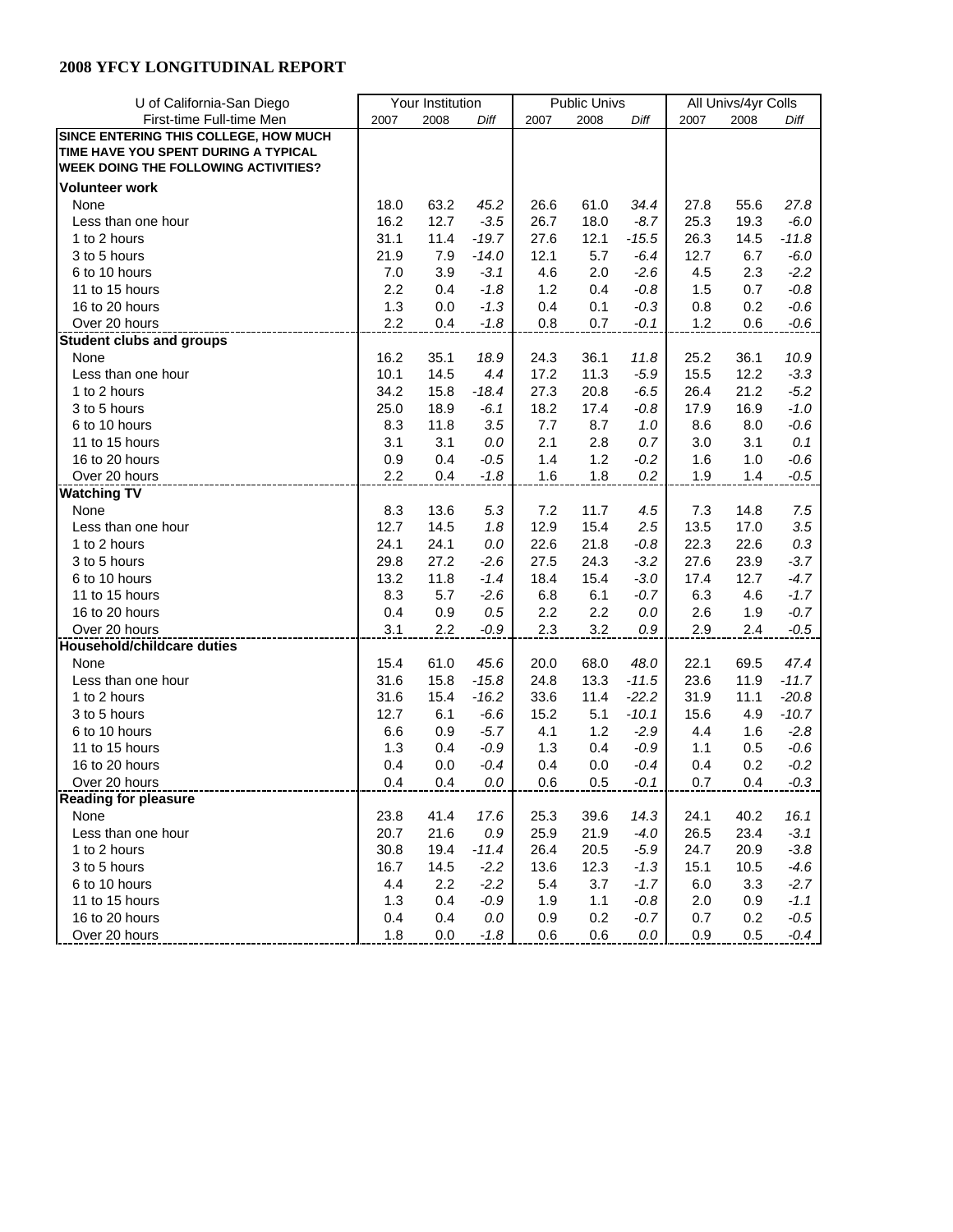| U of California-San Diego                   |      | Your Institution |         |      | <b>Public Univs</b> |         | All Univs/4yr Colls |      |         |
|---------------------------------------------|------|------------------|---------|------|---------------------|---------|---------------------|------|---------|
| First-time Full-time Men                    | 2007 | 2008             | Diff    | 2007 | 2008                | Diff    | 2007                | 2008 | Diff    |
| SINCE ENTERING THIS COLLEGE, HOW MUCH       |      |                  |         |      |                     |         |                     |      |         |
| TIME HAVE YOU SPENT DURING A TYPICAL        |      |                  |         |      |                     |         |                     |      |         |
| <b>WEEK DOING THE FOLLOWING ACTIVITIES?</b> |      |                  |         |      |                     |         |                     |      |         |
| Playing video/computer games                |      |                  |         |      |                     |         |                     |      |         |
| None                                        | 12.3 | 15.8             | 3.5     | 14.6 | 16.7                | 2.1     | 18.0                | 20.3 | 2.3     |
| Less than one hour                          | 14.9 | 14.0             | $-0.9$  | 18.0 | 16.8                | $-1.2$  | 19.3                | 17.6 | $-1.7$  |
| 1 to 2 hours                                | 25.0 | 16.2             | $-8.8$  | 22.8 | 19.7                | $-3.1$  | 21.8                | 21.3 | $-0.5$  |
| 3 to 5 hours                                | 18.0 | 28.5             | 10.5    | 22.1 | 22.8                | 0.7     | 20.3                | 21.0 | 0.7     |
| 6 to 10 hours                               | 14.5 | 16.2             | 1.7     | 12.2 | 13.0                | 0.8     | 11.4                | 11.2 | $-0.2$  |
| 11 to 15 hours                              | 7.9  | 3.5              | $-4.4$  | 5.2  | 5.6                 | 0.4     | 4.6                 |      | $-0.3$  |
|                                             | 3.1  |                  |         |      |                     |         | 2.2                 | 4.3  |         |
| 16 to 20 hours<br>Over 20 hours             | 4.4  | 1.8              | $-1.3$  | 2.6  | 2.4                 | $-0.2$  |                     | 1.7  | $-0.5$  |
|                                             |      | 3.9              | $-0.5$  | 2.6  | 2.9                 | 0.3     | 2.4                 | 2.5  | 0.1     |
| Online social networks (MySpace,            |      |                  |         |      |                     |         |                     |      |         |
| Facebook, etc.)                             |      |                  |         |      |                     |         |                     |      |         |
| None                                        | 12.4 | 5.3              | $-7.1$  | 17.9 | 6.0                 | $-11.9$ | 16.6                | 6.9  | $-9.7$  |
| Less than one hour                          | 17.3 | 15.0             | $-2.3$  | 20.1 | 14.9                | $-5.2$  | 18.4                | 16.4 | $-2.0$  |
| 1 to 2 hours                                | 22.6 | 25.2             | 2.6     | 25.9 | 28.4                | 2.5     | 27.5                | 31.1 | 3.6     |
| 3 to 5 hours                                | 28.8 | 38.9             | 10.1    | 21.7 | 30.6                | 8.9     | 21.4                | 27.1 | 5.7     |
| 6 to 10 hours                               | 12.4 | 7.1              | $-5.3$  | 8.6  | 12.4                | 3.8     | 9.0                 | 11.1 | 2.1     |
| 11 to 15 hours                              | 2.7  | 3.5              | 0.8     | 3.2  | 4.1                 | 0.9     | 3.4                 | 3.5  | 0.1     |
| 16 to 20 hours                              | 2.2  | 0.4              | $-1.8$  | 1.3  | 1.6                 | 0.3     | 1.6                 | 1.4  | $-0.2$  |
| Over 20 hours                               | 1.8  | 4.4              | 2.6     | 1.3  | 2.0                 | 0.7     | 2.1                 | 2.4  | 0.3     |
| HOW OFTEN IN THE PAST YEAR DID YOU:         |      |                  |         |      |                     |         |                     |      |         |
| Ask questions in class                      |      |                  |         |      |                     |         |                     |      |         |
| Frequently                                  | 44.6 | 9.1              | $-35.5$ | 51.6 | 21.5                | $-30.1$ | 55.8                | 34.5 | $-21.3$ |
| Occasionally                                | 52.4 | 62.8             | 10.4    | 45.2 | 60.9                | 15.7    | 41.7                | 56.4 | 14.7    |
| Not at all                                  | 3.0  | 28.1             | 25.1    | 3.2  | 17.6                | 14.4    | 2.6                 | 9.1  | 6.5     |
| Support your opinions with a logical        |      |                  |         |      |                     |         |                     |      |         |
| argument                                    |      |                  |         |      |                     |         |                     |      |         |
| Frequently                                  | 68.5 | 48.3             | $-20.2$ | 69.0 | 52.0                | $-17.0$ | 68.1                | 54.6 | $-13.5$ |
| Occasionally                                | 30.2 | 47.8             | 17.6    | 28.8 | 43.5                | 14.7    | 29.9                | 42.0 | 12.1    |
| Not at all                                  | 1.3  | 3.9              | 2.6     | 2.2  | 4.5                 | 2.3     | 2.0                 | 3.5  | 1.5     |
| Seek solutions to problems and explain      |      |                  |         |      |                     |         |                     |      |         |
| them to others                              |      |                  |         |      |                     |         |                     |      |         |
| Frequently                                  | 63.8 | 45.3             | $-18.5$ | 59.5 | 45.7                | $-13.8$ | 56.5                | 46.3 | $-10.2$ |
| Occasionally                                | 34.9 | 50.0             | 15.1    | 38.7 | 49.8                | 11.1    | 41.2                | 49.2 | 8.0     |
| Not at all                                  | 1.3  | 4.7              | 3.4     | 1.8  | 4.5                 | 2.7     | 2.3                 | 4.5  | $2.2\,$ |
| Revise your papers to improve your          |      |                  |         |      |                     |         |                     |      |         |
| writing                                     |      |                  |         |      |                     |         |                     |      |         |
| Frequently                                  | 42.0 | 43.7             | 1.7     | 41.6 | 41.5                | $-0.1$  | 43.2                | 43.2 | $0.0\,$ |
| Occasionally                                | 47.2 | 48.5             | 1.3     | 49.3 | 49.7                | 0.4     | 48.9                | 49.4 | 0.5     |
| Not at all                                  | 10.8 | 7.8              | $-3.0$  | 9.1  | 8.8                 | $-0.3$  | 8.0                 | 7.4  | $-0.6$  |
| Evaluate the quality or reliability of      |      |                  |         |      |                     |         |                     |      |         |
| information you received                    |      |                  |         |      |                     |         |                     |      |         |
| Frequently                                  | 42.7 | 40.5             | $-2.2$  | 43.0 | 39.6                | $-3.4$  | 41.1                | 40.8 | $-0.3$  |
| Occasionally                                | 51.7 | 56.0             | 4.3     | 51.5 | 55.3                | 3.8     | 54.1                | 54.2 | 0.1     |
| Not at all                                  | 5.6  | 3.4              | $-2.2$  | 5.5  | 5.0                 | $-0.5$  | 4.8                 | 5.0  | 0.2     |
| Take a risk because you felt you had        |      |                  |         |      |                     |         |                     |      |         |
| more to gain                                |      |                  |         |      |                     |         |                     |      |         |
| Frequently                                  | 42.2 | 31.5             | $-10.7$ | 37.9 | 29.2                | $-8.7$  | 39.0                | 32.5 | $-6.5$  |
| Occasionally                                | 53.4 | 58.6             | $5.2\,$ | 57.3 | 62.1                | 4.8     | 56.1                | 59.7 | 3.6     |
| Not at all                                  | 4.3  | 9.9              | 5.6     | 4.9  | 8.7                 | 3.8     | 4.9                 | 7.9  |         |
|                                             |      |                  |         |      |                     |         |                     |      | 3.0     |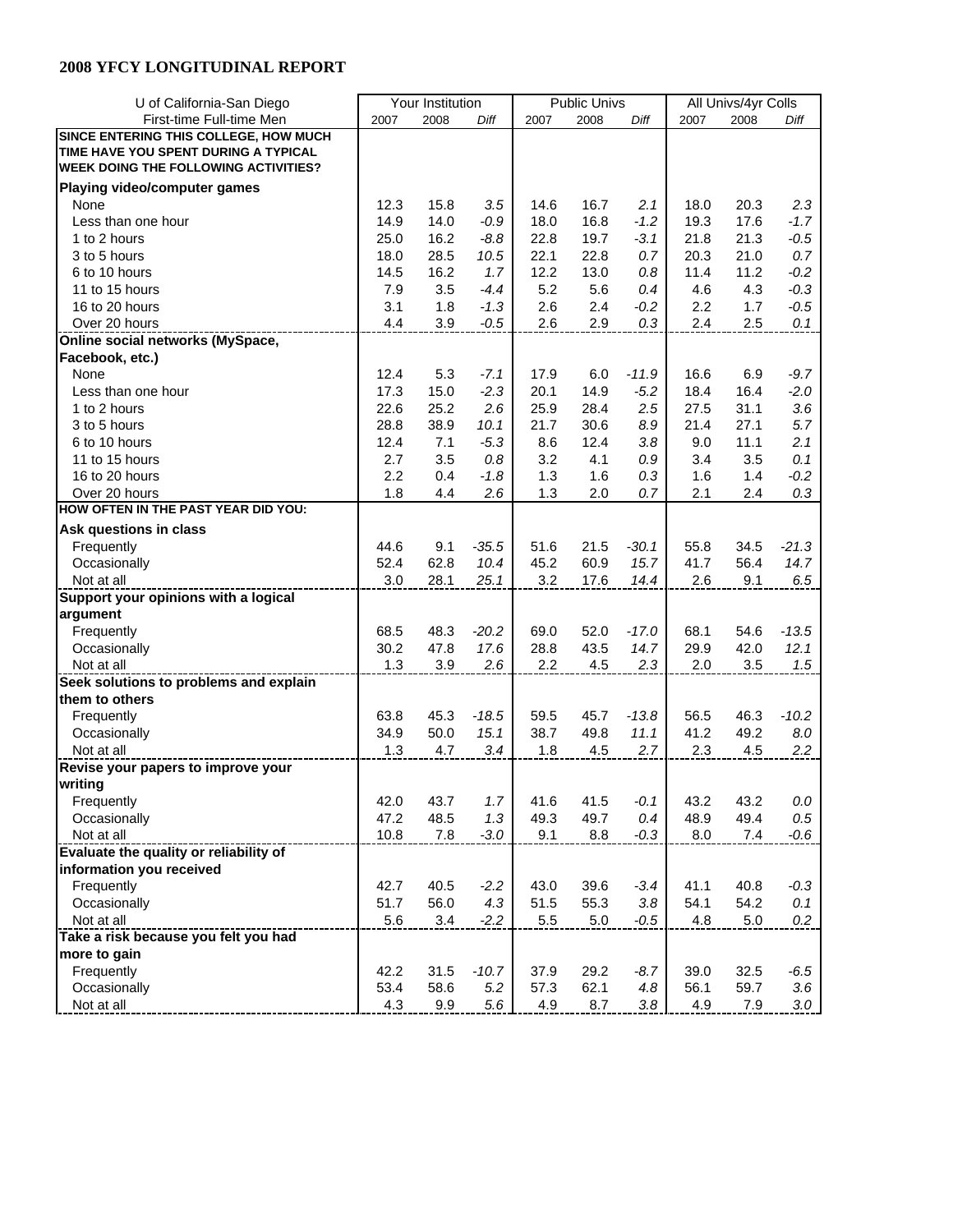| U of California-San Diego               | Your Institution |      |         |      | <b>Public Univs</b> |         | All Univs/4yr Colls |      |         |  |
|-----------------------------------------|------------------|------|---------|------|---------------------|---------|---------------------|------|---------|--|
| First-time Full-time Men                | 2007             | 2008 | Diff    | 2007 | 2008                | Diff    | 2007                | 2008 | Diff    |  |
| HOW OFTEN IN THE PAST YEAR DID YOU:     |                  |      |         |      |                     |         |                     |      |         |  |
| Seek alternative solutions to a problem |                  |      |         |      |                     |         |                     |      |         |  |
| Frequently                              | 48.9             | 33.8 | $-15.1$ | 47.4 | 35.6                | $-11.8$ | 45.9                | 35.9 | $-10.0$ |  |
| Occasionally                            | 49.4             | 60.2 | 10.8    | 50.8 | 59.5                | 8.7     | 52.1                | 59.7 | 7.6     |  |
| Not at all                              | 1.7              | 6.1  | 4.4     | 1.9  | 5.0                 | 3.1     | 2.0                 | 4.3  | 2.3     |  |
| Look up scientific research articles    |                  |      |         |      |                     |         |                     |      |         |  |
| and resources                           |                  |      |         |      |                     |         |                     |      |         |  |
| Frequently                              | 33.6             | 25.9 | $-7.7$  | 28.6 | 27.7                | -0.9    | 25.7                | 28.3 | 2.6     |  |
| Occasionally                            | 49.6             | 54.7 | 5.1     | 52.9 | 57.7                | 4.8     | 55.1                | 56.8 | 1.7     |  |
| Not at all                              | 16.8             | 19.4 | 2.6     | 18.4 | 14.6                | $-3.8$  | 19.2                | 15.0 | $-4.2$  |  |
| Explore topics on your own, even though |                  |      |         |      |                     |         |                     |      |         |  |
|                                         |                  |      |         |      |                     |         |                     |      |         |  |
| it was not required for a class         | 44.0             |      | $-12.5$ | 37.8 |                     |         | 37.4                |      | $-3.5$  |  |
| Frequently                              |                  | 31.5 |         |      | 34.2                | $-3.6$  |                     | 33.9 | 3.3     |  |
| Occasionally                            | 45.3             | 55.2 | 9.9     | 50.8 | 53.2                | 2.4     | 50.2                | 53.5 |         |  |
| Not at all                              | 10.8             | 13.4 | 2.6     | 11.3 | 12.5                | 1.2     | 12.4                | 12.6 | 0.2     |  |
| Accept failure as part of the learning  |                  |      |         |      |                     |         |                     |      |         |  |
| process                                 |                  |      |         |      |                     |         |                     |      |         |  |
| Frequently                              | 30.6             | 27.6 | $-3.0$  | 23.3 | 25.7                | 2.4     | 22.5                | 22.8 | 0.3     |  |
| Occasionally                            | 58.2             | 59.9 | 1.7     | 57.4 | 55.8                | $-1.6$  | 56.7                | 56.7 | 0.0     |  |
| Not at all                              | 11.2             | 12.5 | 1.3     | 19.3 | 18.5                | $-0.8$  | 20.8                | 20.5 | $-0.3$  |  |
| Seek feedback on your academic work     |                  |      |         |      |                     |         |                     |      |         |  |
| Frequently                              | 42.9             | 32.0 | $-10.9$ | 41.1 | 33.9                | -7.2    | 43.1                | 37.4 | $-5.7$  |  |
| Occasionally                            | 49.8             | 61.9 | 12.1    | 51.9 | 57.1                | 5.2     | 51.2                | 56.5 | $5.3\,$ |  |
| Not at all                              | 7.4              | 6.1  | $-1.3$  | 7.0  | 9.0                 | 2.0     | 5.6                 | 6.1  | $0.5\,$ |  |
| Objectives considered to be "very       |                  |      |         |      |                     |         |                     |      |         |  |
| important" or "essential":              |                  |      |         |      |                     |         |                     |      |         |  |
| Becoming accomplished in one of the     |                  |      |         |      |                     |         |                     |      |         |  |
| performing arts (acting, dancing,       |                  |      |         |      |                     |         |                     |      |         |  |
| $etc.$ )                                | 12.7             | 23.2 | 10.5    | 11.5 | 17.9                | 6.4     | 15.0                | 21.3 | 6.3     |  |
| Becoming an authority in my field       | 54.4             | 70.6 | 16.2    | 56.4 | 67.2                | 10.8    | 59.9                | 69.4 | 9.5     |  |
| Obtaining recognition from my           |                  |      |         |      |                     |         |                     |      |         |  |
| colleagues for contributions to my      |                  |      |         |      |                     |         |                     |      |         |  |
| special field                           | 50.9             | 64.5 | 13.6    | 51.9 | 61.6                | 9.7     | 54.7                | 61.4 | 6.7     |  |
| Influencing the political structure     | 21.5             | 28.5 | 7.0     | 21.2 | 24.7                | 3.5     | 23.2                | 28.3 | 5.1     |  |
| Influencing social values               | 37.4             | 52.0 | 14.6    | 33.8 | 45.7                | 11.9    | 39.5                | 48.8 | 9.3     |  |
| Raising a family                        | 72.8             | 74.1 | 1.3     | 74.2 | 74.7                | 0.5     | 76.5                | 74.6 | $-1.9$  |  |
| Having administrative responsibility    |                  |      |         |      |                     |         |                     |      |         |  |
| for the work of others                  | 40.1             | 49.8 | 9.7     | 37.3 | 44.9                | 7.6     | 38.5                | 44.6 | 6.1     |  |
| Being very well off financially         | 73.6             | 76.7 | 3.1     | 71.3 | 69.1                | $-2.2$  | 70.3                | 66.7 | $-3.6$  |  |
| Helping others who are in difficulty    | 67.8             | 80.6 | 12.8    | 58.6 | 72.1                | 13.5    | 63.8                | 74.0 | 10.2    |  |
| Making a theoretical contribution to    |                  |      |         |      |                     |         |                     |      |         |  |
| science                                 | 33.9             | 38.8 | 4.9     | 29.1 | 30.5                | 1.4     | 24.0                | 27.2 | 3.2     |  |
| Writing original works (poems, novels,  |                  |      |         |      |                     |         |                     |      |         |  |
| short stories, etc.)                    | 9.3              | 22.5 | 13.2    | 10.4 | 17.1                | 6.7     | 14.7                | 22.5 | $7.8\,$ |  |
| Creating artistic work (painting,       |                  |      |         |      |                     |         |                     |      |         |  |
| sculpture, decorating, etc.)            | 13.7             | 19.8 | 6.1     | 9.2  | 14.1                | 4.9     | 11.4                | 18.6 | 7.2     |  |
| Becoming successful in a business of my |                  |      |         |      |                     |         |                     |      |         |  |
| own                                     | 41.4             | 48.9 | 7.5     | 35.0 | 37.2                | 2.2     | 39.5                | 43.1 | 3.6     |  |
| Becoming involved in programs to clean  |                  |      |         |      |                     |         |                     |      |         |  |
| up the environment                      | 26.0             | 34.4 | 8.4     | 25.0 | 32.5                | 7.5     | 25.4                | 33.6 | $8.2\,$ |  |
| Developing a meaningful philosophy of   |                  |      |         |      |                     |         |                     |      |         |  |
| life                                    | 57.3             | 67.4 | 10.1    | 49.5 | 61.9                | 12.4    | 53.7                | 63.4 | 9.7     |  |